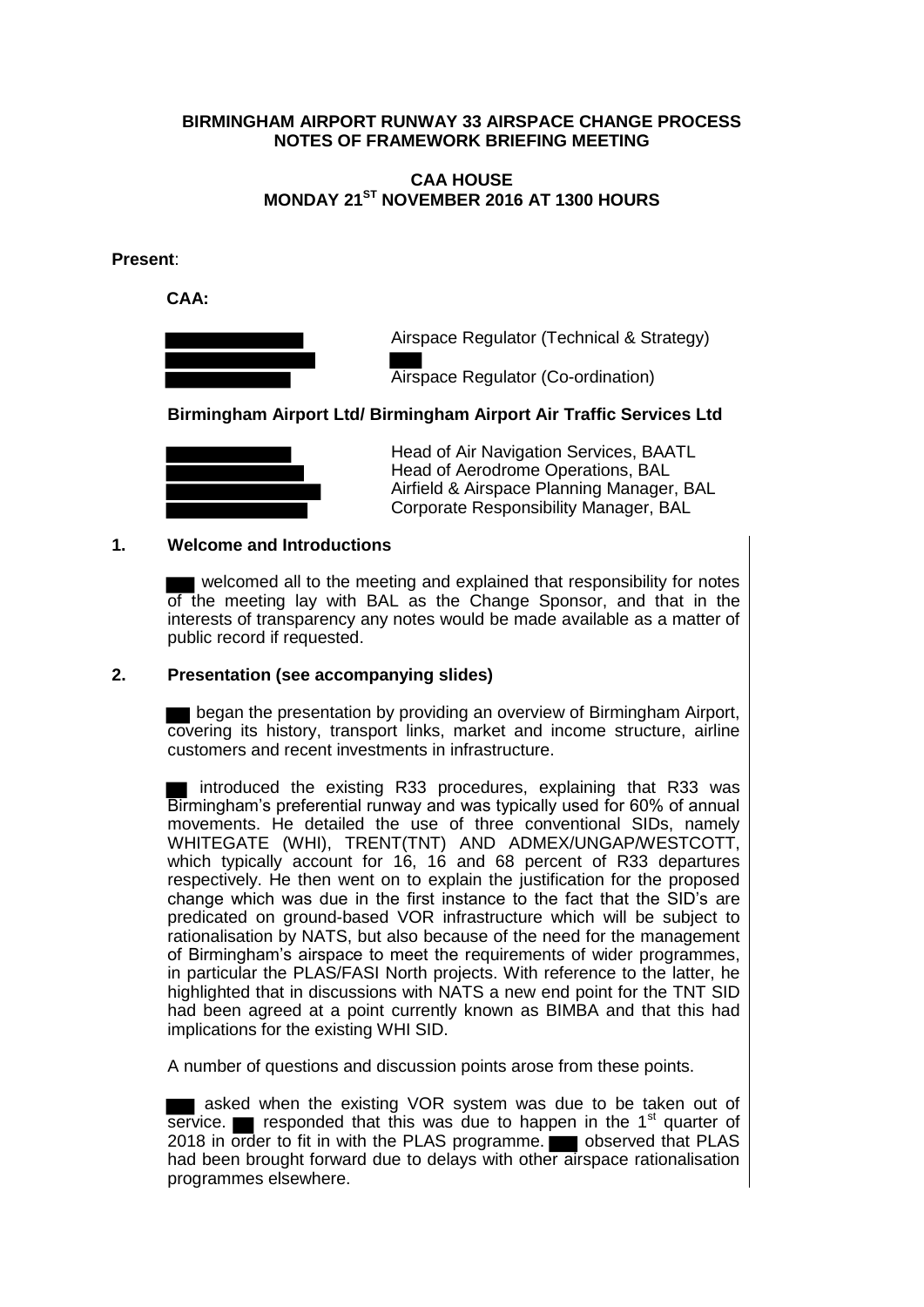asked if there was any potential conflict with East Midlands Airport  $\overline{\text{traffic.}}$  explained that there was not, as effectively nothing would change in relation to the SID end point at BIMBA which, in discussions with NATS, BAL had agreed would align with the existing TNT SID.  $\blacksquare$  did however explain that there had been internal discussions at BAL about the removal of the existing WHI SID (see below) and the redirecting of traffic that currently uses it onto the new SID replicating the existing TNT SID. These had centred on capacity issues, in that the current situation, where northbound traffic was effectively split 50:50 between WHI and TNT, meant that departing aircraft could be separated by six miles. With all traffic in future following the new SID to BIMBA, traffic would have to be presented at 10 miles separation. It was not envisaged that this would present capacity issues in the short to medium term, but that it may have a potential impact on runway capacity longer term.

**then presented BAL's design objectives, explaining that they were such** that design procedures should be safe, flyable and in line with International Civil Aviation Organisation and Civil Aviation Authority standards and that they should meet the requirements of PLAS. In addition, they should replicate, where possible, conventional SIDs with RNAV designs in order to mitigate the number of new people affected and that in minimising the environmental impacts as far as possible, the focus should be on minimising the impact of noise on densely populated areas below 7000 feet.

**then went on to summarise the procedure changes, outlining how in** discussions with NATS, BAL had agreed that BIMBA should align with the conventional TNT SID, and that an RNAV SID would be designed to replicate it.  $\blacksquare$  confirmed that the WHI conventional SID would not be replicated because of difficulties involved in designing it so that it too ended at BIMBA, and that as a result, the proposal was that all northbound traffic from R33 would follow the new RNAV TNT SID. observed that the removal of the WHI SID would lead to a significant reduction in the number of residents overflown.

asked if Birmingham's non-radar SIDs would be retained. responded that BAL may not keep them but that the Company was conscious that if they were retained, an RNAV design would be needed.  $\blacksquare$  added that they they were retained, an RNAV design would be needed. were never used and that BAL had not commissioned designs for non-radar SIDS.

went on to explain the issues surrounding the fact that there is a 'published' NPR, which has been in existence for many years, and which communities believe is the 'correct' flight path for aircraft turning south from R33. In reality, this does not match the SID, which brings aircraft further south on the turn that the 'published' route. This results in residents complaining that aircraft are 'cutting the corner', when in fact they are following the correct procedure. **Further explained that differences in the** way RNAV overlays have been designed has resulted in concentrations of aircraft overflying both the northern and southern fringes of the 'published NPR leading to a significant amount of dispersion (as illustrated in the ADMEX and UNGAP slides). commented that the procedure changes would be an opportunity to bring an end to the confusion that this situation has brought in terms of community perception. **a** asked if the 'published' NPR was associated with a Section 106 Planning Agreement. The BAL team confirmed that it was not and JW observed that the regulator would be content to see it removed.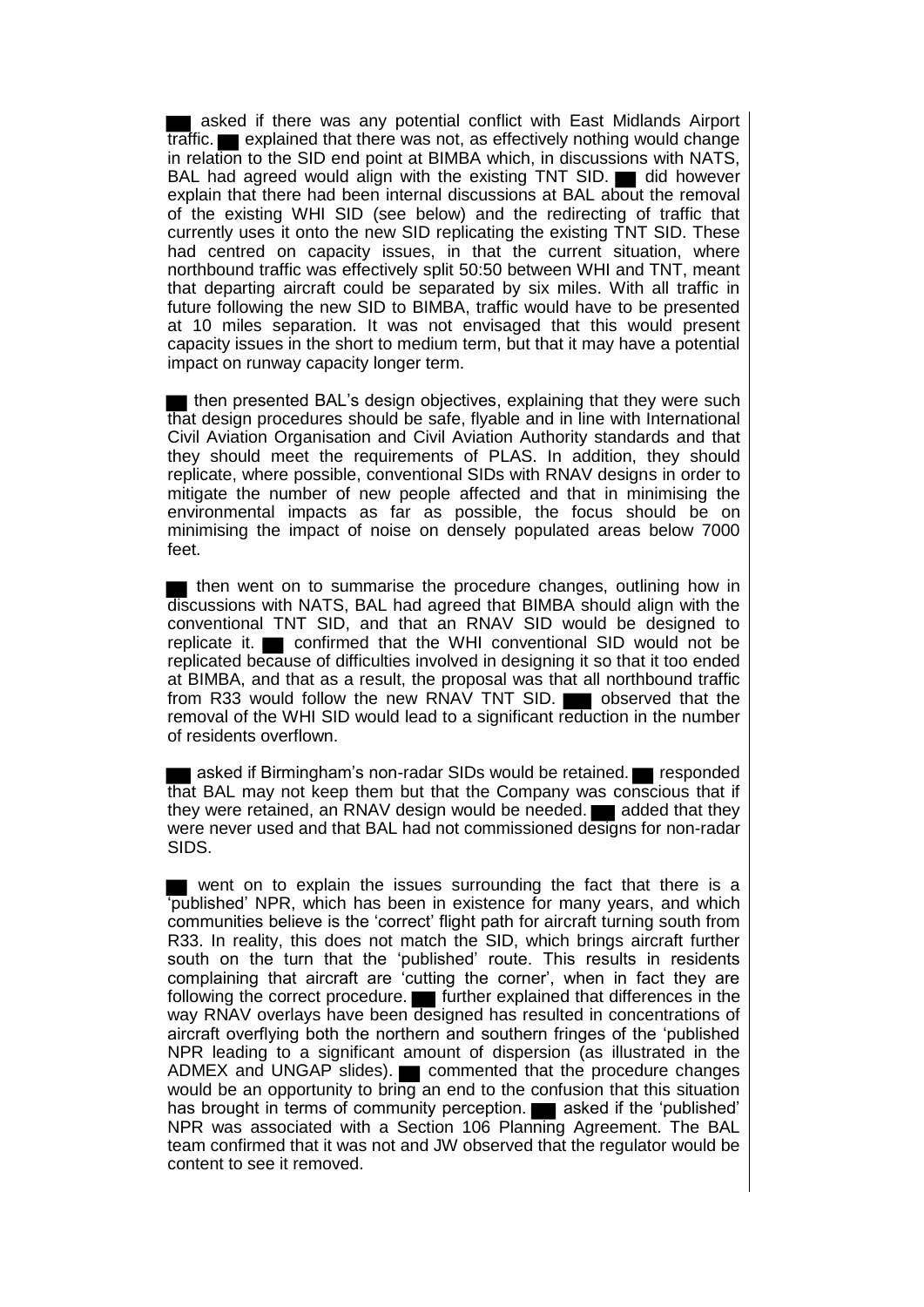then outlined the situation with MOSUN departures from R33, with which the CAA team were familiar. He explained that the change process involved a formalisation of the existing procedure by the creation of a SID. This would simplify and make the procedure more understandable from a local community perspective. say asked how the MOSUN procedure is promulgated. advised that it is the AIP or that pilots were under instruction by ATC.

observed that the formalisation of MOSUN will be an issue during consultation and that communicating the fact that there will be no change to what residents on the ground observe will be key. The possibility of more traffic taking this route was also discussed, it being noted that NATS en route were on board with this development as it could potentially take pressure off the Compton sector.

asked what work had been undertaken to assess individual carriers' abilities to fly RNAV procedures. It was noted that l had completed some work in this regard and observed it would be helpful to get an update. **Example 2** agreed to contact and report back.

presented more detail on the initial assessment of the environmental **impact of the proposed removal of the WHI4D SID and it was noted that the** actual numbers of residents that would cease to be overflown was yet to be calculated. He then moved on to the initial assessment of the environmental impact of the proposed RNAV TNT4D SID, where it was again noted that it would replicate the existing conventional procedure, that RNAV overlays meant that a good degree of concentration was already being observed and that the draft design of the new RNAV SID indicated no change was expected to the tracks of aircraft over the ground. It was also noted that although traffic on this route would increase by 100%, it would remain the lowest utilised SID.

then presented more detail on the initial assessment of the environmental implications of the ADMEX/UNGAP/WESTCOTT SIDs. He reiterated the fact that the current NPR does not conform to the published SID and that this poses a challenge when it comes to replication. He confirmed that it was BAL's intention to come forward with proposals to replicate both the NPR centreline and the SID.

The meeting then went on to discuss the environmental impact assessments of noise, climate change and air quality, where with reference to noise, asked whether BAL was advised to consult on both options or whether it should undertake noise assessments to determine which had the smallest impact before consulting on that just that one. gave his thoughts on this issue and concluded that it was not necessary to consult on both options if clear justification as to why the preferred route was chosen was provided. He arqued that the consultation document would need to discuss both options and provide clear evidence as to why one was preferred over the other.

Concerning climate change, it was agreed that noise is the priority and that it was not therefore necessary to undertake a full fuel burn assessment, that SID replication policy does not require a CO2 assessment. On air quality, it was agreed that the new SID's would result in no changes below 1000 feet and that no action was required.